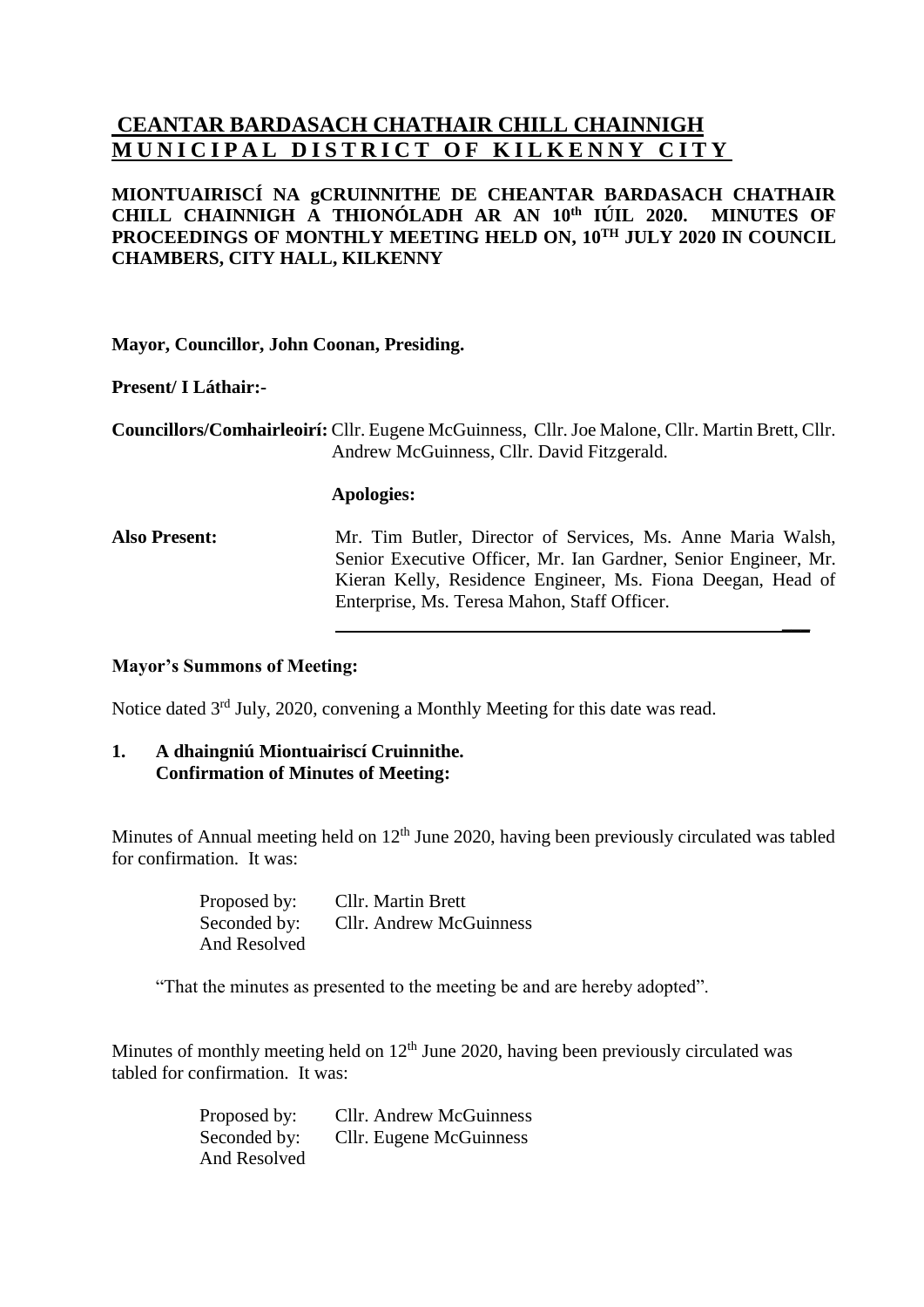"That the minutes as presented to the meeting be and are hereby adopted".

Cllr. Eugene McGuinness raised a query on the minutes of the Special meeting in May 2020. Mr. Tim Butler confirmed that the Minutes of the Special meeting held on 19<sup>th</sup> May were a true and accurate account of the meeting and were approved by Members at the meeting on 12<sup>th</sup> June 2020.

## **2. Cúrsaí thabhairt ar aghaidh ordú ón Méara Matters brought forward by direction of the Mayor.**

The Mayor:

- Congratulated Deputy Malcolm Noonan on his appointment as Minister of State.
- Congratulated Mr. Colin Ahern new chairperson of Chambers of Commerce, Mr. Pat O' Hanlon new president of Lions Club, Mr. Ian Coulter new president of the Rotary Club and Mr. Brian Tyrell, chair of Kilkenny Tourism.
- Wished Dominic Hayes the best on his retirement.
- Acknowledge Catriona Corr's appointment as Kilkenny County Council's cycling officer.
- Express gratitude to Dr. Tony Holohan.
- Welcomed home the  $115<sup>th</sup>$  Infantry Battalion.

## **Votes of Sympathy**

The Members joined with the Mayor in offering a Vote of Sympathy to the families of the following recently deceased:

Ignatius Cantwell, Upper Waterbaracks, Kilkenny. Des Canning, Cootes Lane, Kilkenny. Benji Lawlor, Pudding Lane, Kilkenny. Retired Detective Garda Patrick Mulcahy, Wexford. Henry Drea, Blackwell, Bennettsbridge, Kilkenny.

#### **3. Naushonrú LIHAF. LIHAF update**

Mr. Kieran Kelly, Resident Engineer, gave an update to the Members on the Kilkenny Western Environs Phase 1 Infrastructure Scheme (LIHAF). He gave a brief background on the scheme, the current situation, the estimated cost, the timeline and the impact from Covid-19. The Members thanked Mr. Kelly and asked about future interruptions and funding for the scheme.

Mr. Butler and Mr. Kelly responded to the Members.

### **4. Suirbhé - Fillfimid ar Ghnó go Sábháilte.** Survey - Let's Get Back to Business Safely.

Ms. Fiona Deegan, Head of Enterprise presented to the Members the results of a survey carried out in Kilkenny City on the reopening of businesses. She provided details on the launch of the Kilkenny Welcome Team and the shop local, shop safely campaign. The Members thanked Ms.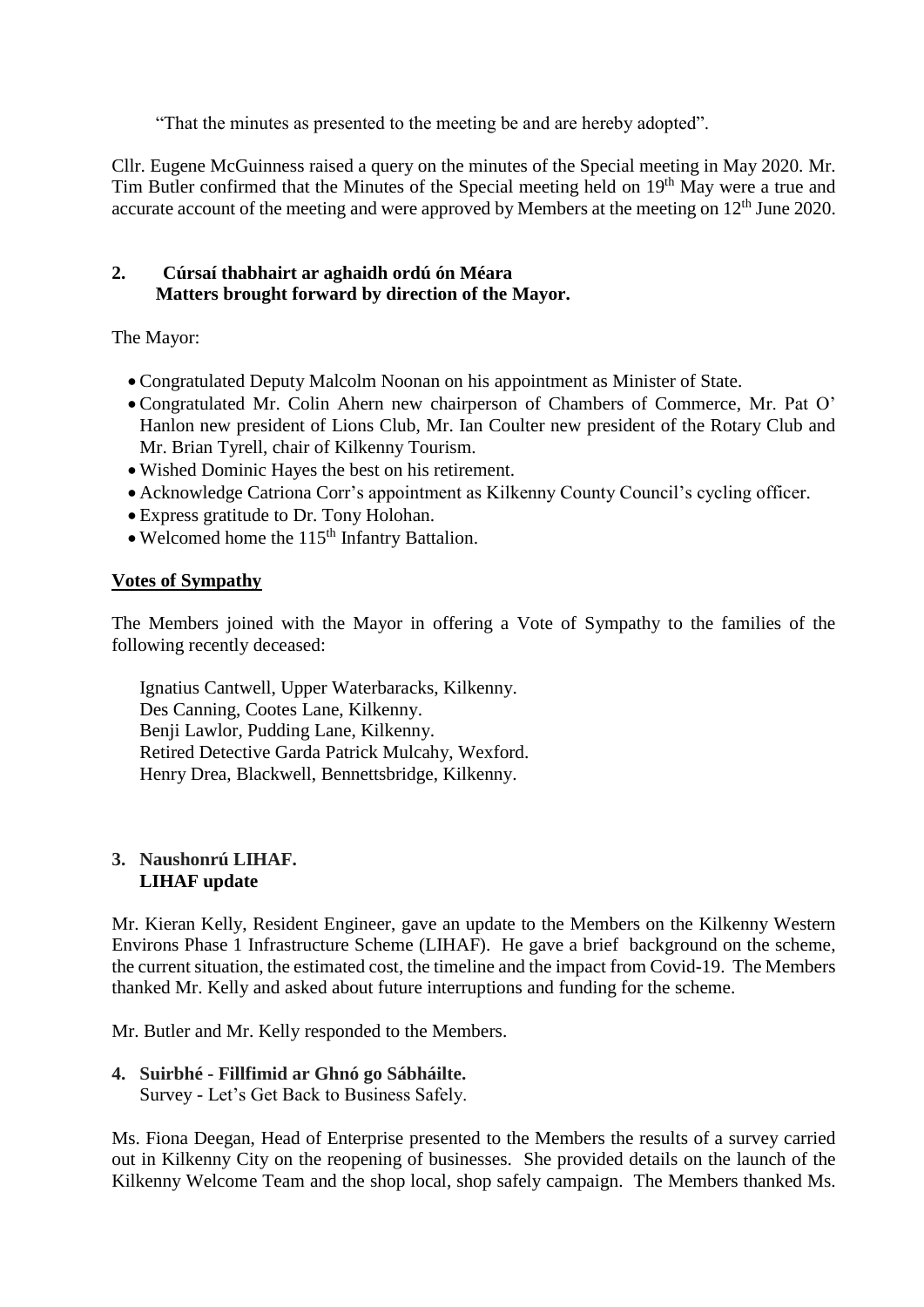Deegan for the presentation. They also thanked Mr. Gardner, Mr. Butler and Kilkenny County Council for making the City a safe and welcoming environment for tourists, locals, and businesses.

## **5. Nuashonrú ar thionscadail bóithre.**

Update on Road Projects

Mr. Ian Gardner provided a report for Members detailing road work updates for July. The report included information on pavement works, surface dressing, road openings, landscaping/planting, stockpile materials and maintenance works . He also provided the Members with details of works carried out or in progress for the re-opening of the City. Members thanked Mr. Gardner for the detailed report. They also thanked the staff of the Council. The Members raised the following queries/comments in relation to roads:

- Anti-social behaviour, animal cruelty, CCTV cameras on the Hebron Road and the possibility of using mobile CCTV unit.
- Long term car parking facilities/strategy  $\&$  signage for people working in the City.
- Grass cutting, shore blasting and clarifying which housing estates that grass is cut in.
- Illegal dumping behind houses in Assumption Place and in Newpark Fen.
- Landscaping on Gaol Road.
- Tree pruning and removal.
- Works at St. Francis Terrace.

Mr. Butler and Mr. Gardner responded to all the Members queries. Mr. Butler confirmed that the Council will repair the 3 CCTV cameras on the Hebron Road. The Parking Bye-Laws will be reviewed later in the year and the Local Transport Plan will be looking at all aspects of parking and traffic management in the City. Mr. Gardner agreed to look at illegal dumping in Assumption Place and Newpark Fen. He will provide a list of Council maintained housing estates but most small estates are maintained by Residences Associations. The landscaping on Gaol Road will commence shortly and the tree pruning and removal will take place under the low-cost safety work scheme. He confirmed that works in St. Francis Terrace will start next week.

## **6. Fógra Foriarratais in ainm an Comh. John Coonan dar data 23rd June 2020 Notice of Motion in the name of Cllr John Coonan received 23rd June 2020**

"That Kilkenny City Municipal District endeavour to take all necessary steps possible to resolve the upsurge in anti-social behaviour in the Linear Park. As reported to me and the Gardai from the resident's association of Riverside Drive & Sycamore / Aylesbury Estates".

Cllr. John Coonan explained that the Residents Association from the Linear Park area had contacted the Members regarding anti-social behaviour:

| It was: | Proposed by:      | Cllr. John Coonan                    |
|---------|-------------------|--------------------------------------|
|         |                   | Seconded by: Cllr. Andrew McGuinness |
|         | And agreed by all |                                      |

" that necessary steps be taken to resolve the upsurge in anti-social behaviour in the Linear Park".

Mr. Butler explained that significant works had been carried out by the Council in the area to prevent anti-social behaviour including new public lighting and barrier gates. These measures however, cannot prevent people congregating, drinking and making a nuisance which are matters